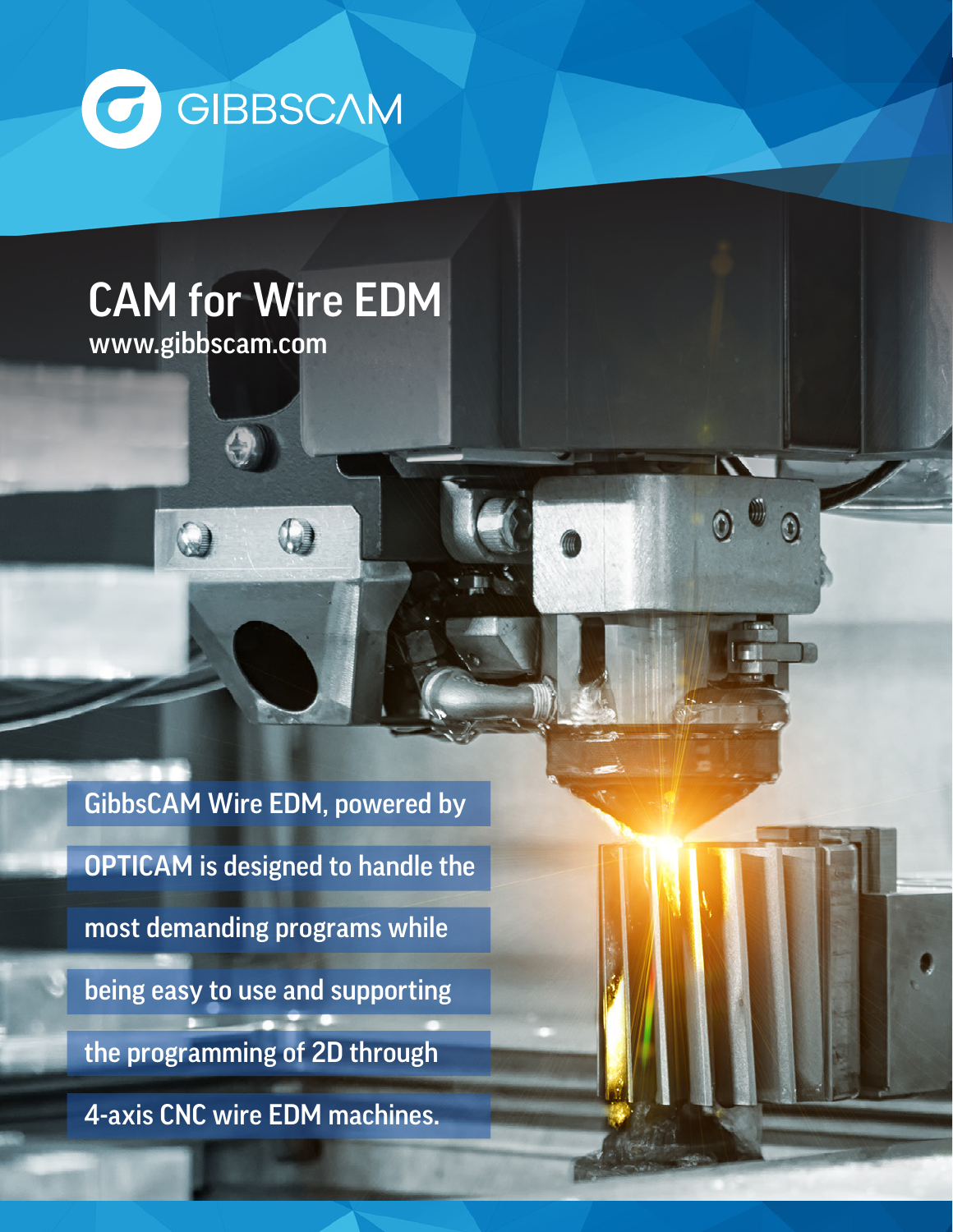

# **Powerful**

Programs all of your CNCs to machine simple and complex parts.

# Easy

Consistent and intuitive shopfriendly graphical user interface for quick learning and fast navigation.

# Flexible

Provides multiple ways for CNC programmers to approach machining operations.

# **Productive**

Faster programming, faster machining, and higher throughput.

# Designed to Simplify

### Grows with You

GibbsCAM stays current with the latest machine tool technology. You won't need another CAM system when you get new machines, and you can add options to increase functionality as you need them.

## Lower Programming Cost

Beyond a flat interface that eliminates wasted menu-seeking user actions, GibbsCAM provides many automated features to streamline the CNC programming process.

## Accuracy and Speed

GibbsCAM gets more programs done faster with higher accuracy, better reliability, and faster cycle times. You'll spend less time testing and proving programs on machine and get more parts out the door.

*GibbsCAM has all the tools we need. As we see challenges in the work ahead of us, we feel comfortable that GibbsCAM is going to be there for us. GibbsCAM handles it all.* "

— Rodney Babcock, President & CEO of Next Intent

GibbsCAM is designed to simplify the complex. It has a modeless graphical user interface that lets the user perform any function at any time, without pursuing an endless hierarchy of menus. Users can quickly jump from toolpath verification to part design or tool definition and back. Icons that reflect shop procedures make operations easy to identify and fast to navigate. These features make learning fast and easy for the new user and highly efficient for the experienced.

The user interface is consistent across the product line. This means that when you add capabilities for new machine types or machining processes, the look and navigation do not change. So, programmers and machinists get productive with new modules quickly.

# Advanced Programming Made Easy

GibbsCAM's intuitive graphical user interface provides seamless access to both turning, milling, and wire EDM capabilities. GibbsCAM's associativity allows operations to be updated easily when modifications are made. Factory-supplied post processors output multi-flow NC code complete with utility operations and sync codes.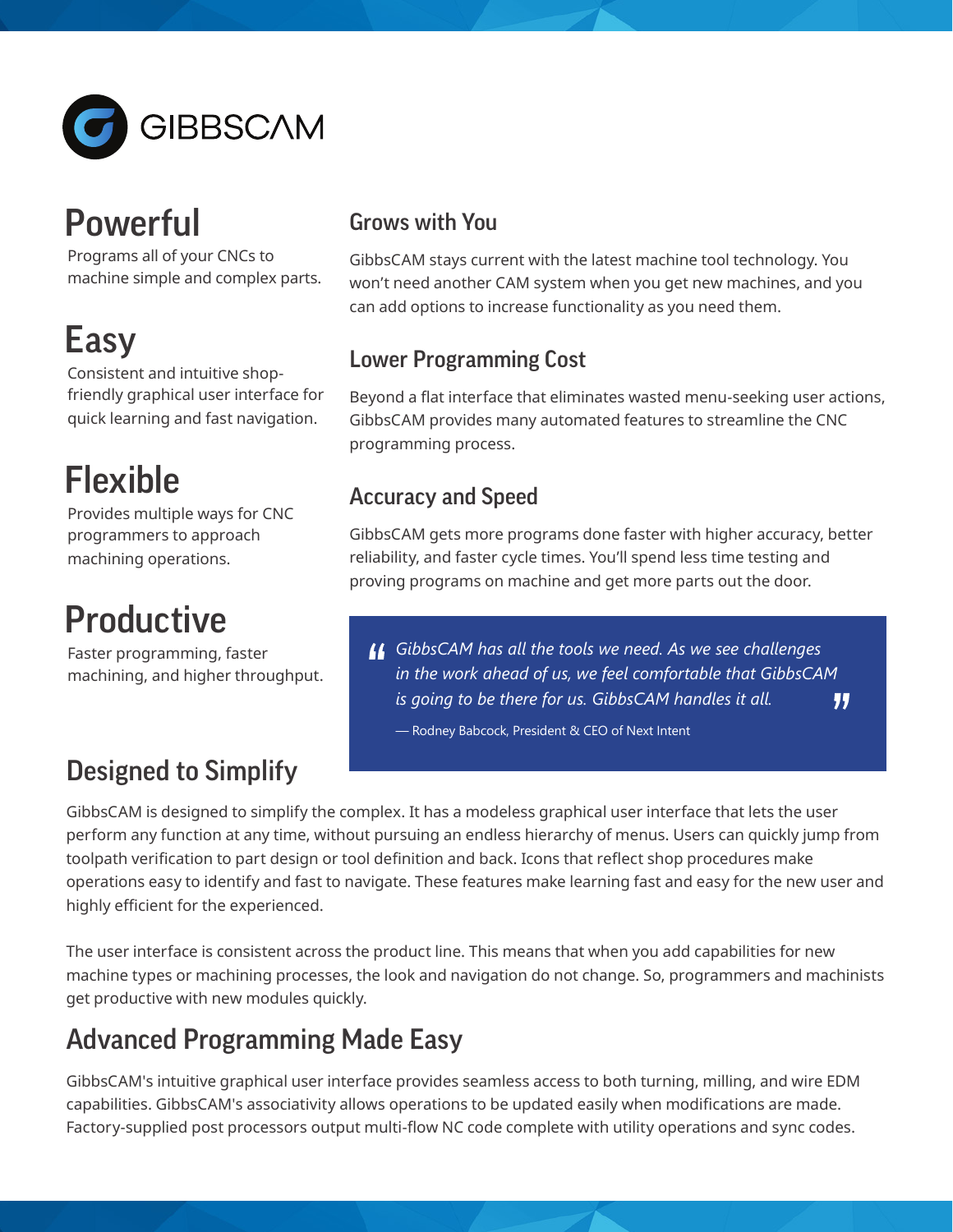## Feature Recognition

GibbsCAM Wire EDM, powered by OPTICAM can automatically analyze your solid or wireframe part, locating wireable geometries and automatically producing appropriate machining features. Control undercuts, conicity, hole filtering, and other parameters to get exactly the results you need. The results are immediately displayed graphically, conforming to model changes in real time.



# **Pocketing**

To avoid manual interventions and machine downtimes, efficient pocketing of geometry without creating slugs is often needed. GibbsCAM offers special cylindrical and conical pocketing strategies for this purpose.



#### MACHINING FUNCTIONS

- Cylindrical machining
- Constant and variable taper, also on cylindrical parts
- Ruled surface machining with automatic synchronization
- Inclined machining
- Collar machining
- Subsequent positioning of a taper despite cylindrical construction (constant, variable or as collar machining)
- **Pocketing**
- Variable Reference Plane **Height**
- Automatic threading and cutoff of the wire
- Diagonal threading
- Automatic positioning
- Automatic clustering of identical geometries
- Multi part programming

## Start Holes and Tags

Start holes are selected automatically for best machining conditions, or you may specify them manually to conform to material conditions or other requirements. Gluestop tags or bridges can also be positioned and cut automatically or manually. Lead on/off can be configured as straight, angular, arc, or meander, with controlled overtravel. Automatic threading and cutoff of the wire is supported, including diagonal threading.